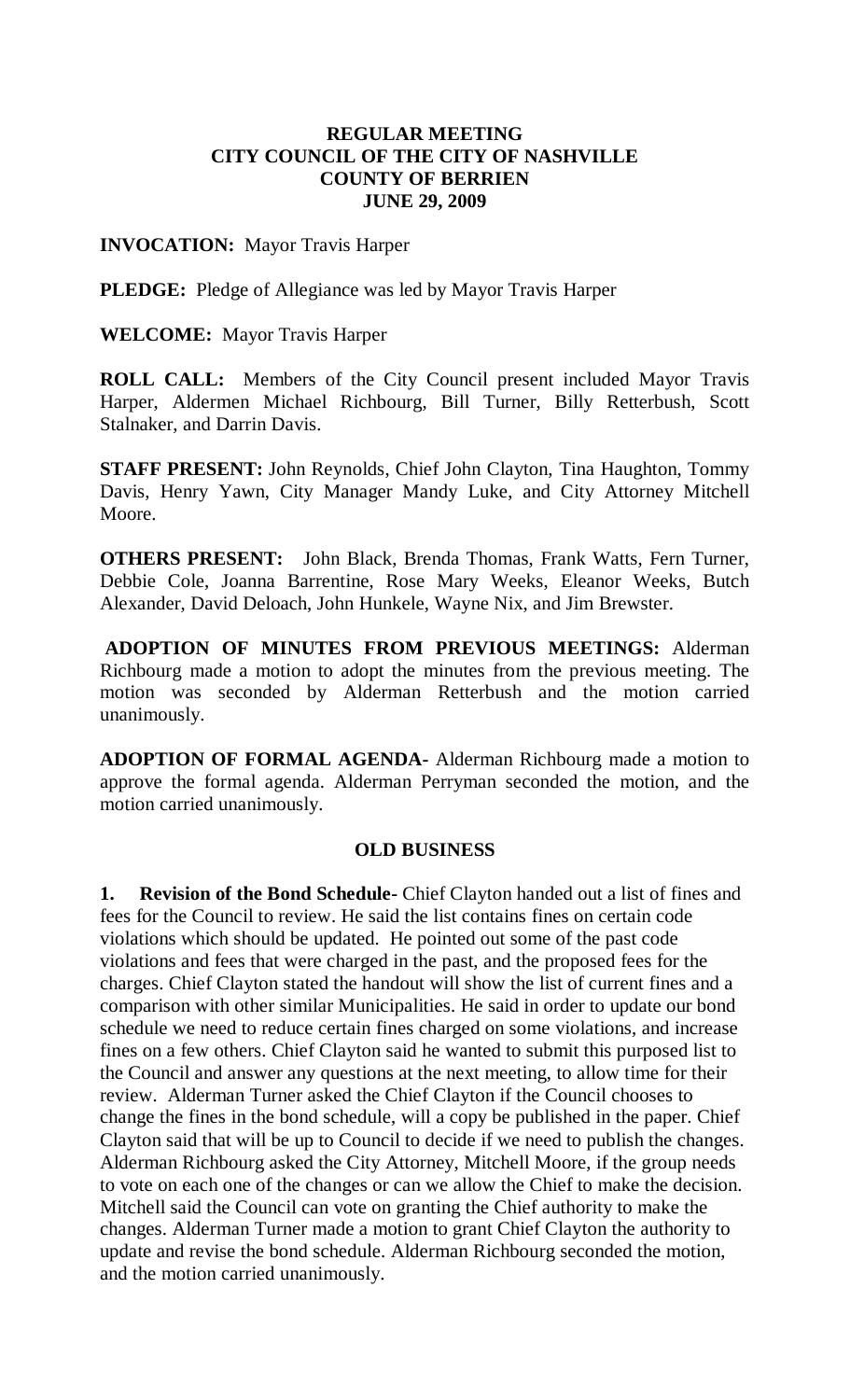#### **NEW BUSINESS**

**2. Vote on Variance for David Deloach-** Henry Yawn told the group a Public Hearing was held today at 5:30 p.m. to consider a variance to the property at 912 Dogwood Drive. The request is to split the lot from a minimum of 20,000 square feet (R20 Zoned) into two tracts. The existing house would have 15,546.1 square feet, and the new tract with the proposed house will have 10,856.4 square feet. Mayor Harper asked Henry if the Planning Commission has heard and voted on the request. He said the Planning Commission disapproved the variance by a poll vote of five to one. Alderman Retterbush made a motion to deny the variance request. Alderman Davis seconded the motion. Mayor Harper commented he felt as though the request would mean a fifty percent variance on our current zoning. He added if we need to look at our zoning then that's what we should do, but a fifty percent variance on the zoning is a large precedence to make. Alderman Retterbush told Mr. Deloach how much he appreciated everything he has done in the past for the City of Nashville, but his decision to deny is based on the City Ordinances, and would he want this beside his home. Alderman Perryman stated he felt as if the request for variance should be granted, because the house would not affect property values, and would increase our tax values. Mayor Harper called for a roll call vote on the motions to deny the variance. Aldermen Perryman and Richbourg voted to grant the variance. Aldermen Stalnaker, Retterbush, Turner, and Davis voted to deny the variance. The motion was carried by a four to two vote.

**3. Coastal Engineering Updates-** John Hunkele told the group the last time he spoke with Coastal Engineering they were updating and revising the cost estimates for the Waste Water Treatment Plant, which the cost have decreased since our favorable meeting with EPD. The cost numbers are still not in but we expect them any day. John said one of the decisions Council needs to make is who we are going to pursue for our funding. John said he spoke with Mitchell Moore and USDA about identifying the cost associated with each program and although USDA does not have a closing cost it does tack a 1% origination fee on the end of the note. Mitchell added one of the things John and I talked about was the amount of the additional cost at the end of the 20 years and the additional engineering cost that will be involved. If Council chooses to go with USDA then there are some additional requirements. John Hunkele said although it will require some additional work for Coastal Engineering the contract states we are to help pursue funding so what ever path Council chooses for funding we will honor that contract. John added although we are not sure of the amount of the application cost he thought we were going to work with the hypothetical seven million so we can get started in the fund process. Mitchell pointed out Mandy Luke has the soft ware to run those figures, she just need the numbers from John. John Hunkele told Mandy to email him with what she needs to get started. John also stated the biggest thing we need to get started on is the environmental work, because if we go with USDA or the Federal Assisted GEFA loan, there is a lot more environmental work to be done. Alderman Richbourg asked John which loan is going to cost us and the tax payers the least amount of interest. John replied we will not know until the figures are run. Alderman Perryman said he would like to go with the paying a low monthly payment and increase the payment as we go forward. Mayor Harper said we discussed amortizing the loan for forty years but try to tack more than just the minimum payments so we can pay it off in twenty if possible. We will get a better interest rate and lower closing cost, and if the City falls on hard times we will still have the forty years to pay it off. The group discussed the difference in the amount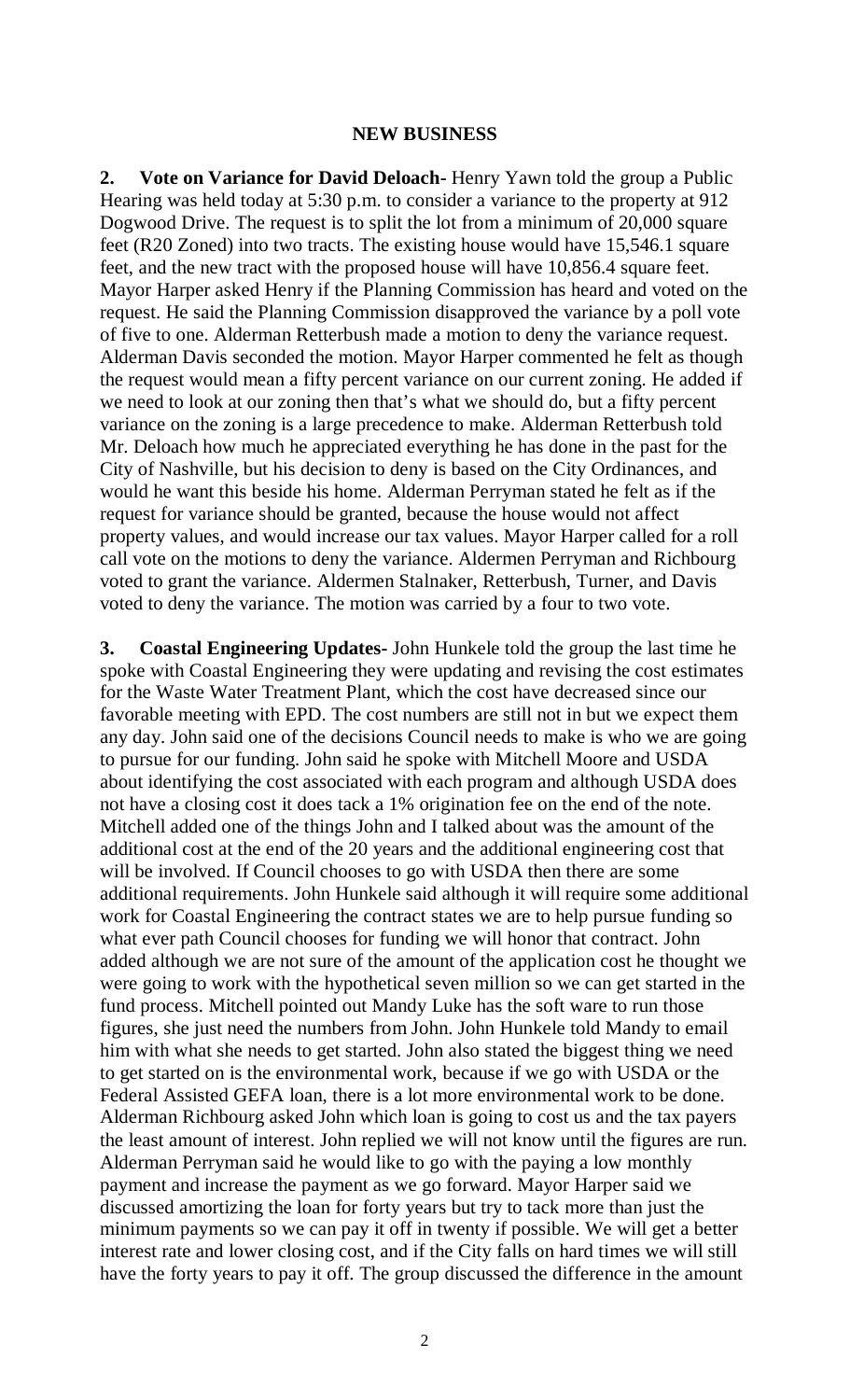of interest on the 20 year loan verses a 40 year loan. Alderman Perryman asked John if there is a prepayment penalty if the loan is paid off before 40 years. John said no prepayment penalty on either USDA or GEFA. Alderman Perryman also asked John what the increase in cost would be if we accept the 40 year loan. John said GEFA 3.81, and USDA 2.75. Alderman Perryman inquired about the origination fee for each of the GEFA loans. John told him the origination fees are 2% on the 1%, and 1% on the 3.8. Alderman Richbourg asked what we are paying now with the USDA loan. Mandy Luke told him the City pays \$140,000.00 per year to the existing USDA loan. Alderman Perryman asked what the closing cost on the USDA loan is. John Hunkele said no closing cost but a 1% fee is tact on to the end of the loan. Alderman Retterbush asked John for an update on the stimulus money the City applied for. John said although he knows several have been taken off the list because they are not ready we are still on the list. Alderman Retterbush added we need to go ahead with the environmental work. Alderman Richbourg asked if the Council could vote on this issue tonight. Give John Hunkele and Mandy Luke the authority to go ahead with the loan they find will be the cheapest option either the two GEFA programs or USDA. Once they determine our best option, give them the authority to ok the loan so we can get the application and funding underway. The group discussed the issue further and came to the conclusion a motion should be given to move forward. Alderman Richbourg made a motion authorizing Mandy Luke and John Hunkele to determine where we will receive the funds for the Waste Water Treatment Plant either GEFA or USDA, which ever is the better loan, which would include the following, timing, incurred cost on the engineers' part, interest, and 20 years verses 40 years. Alderman Turner said the Council should have a called meeting on this issue so they can get credit or blamed for anything decided. The group discussed the motion and the different requirements and cost of those requirements for either loan. Alderman Richbourg reiterated his motion and said, give John Hunkele and Mandy Luke the authority to determine the best loan for our project. Alderman Perryman disagreed with the motion and said the decision should not be up to two people. Alderman Stalnaker seconded the motion. Alderman Turner said the Council should have a called meeting before a decision is made. Mayor Harper asked the Council for a vote on the motion given. Due to the no vote the motion did not pass. Alderman Richbourg retracted his motion. Mayor Harper said once John and Mandy have the figures together and collected the information on all data needed to make a decision a called meeting will be held after a twenty four hour notice is given. John Hunkele introduced the group to Mr. Jim Brewster, who attended the meeting to inform the Council on his expressed interest in conducting inspection work on our water and sewer project. John gave the group some information on Mr. Brewster's background. He has an extensive construction background and the last 10 or 12 years was very heavy on water and sewer. He was the Glenn County inspector on a five million dollar water and sewer line project, which was designed by Coastal Engineering. He also was the inspector for Glenn County on a nine million dollar water and sewer extension project. Mr. Brewster has served as the interim manager for the Glenn County water and sewer department. John said one of the things Mr. Brewster has done that interest me the most is he has also helped in the preliminary design in building and inspection of an SBR plant which is what we are doing here.

#### **REPORTS**

**4. City Manager's/Finance Director's Report** – Mandy informed the group about the meeting which was held in reference to the 2010 Census. She said the meeting was with the individual who is over our district, one leader from each City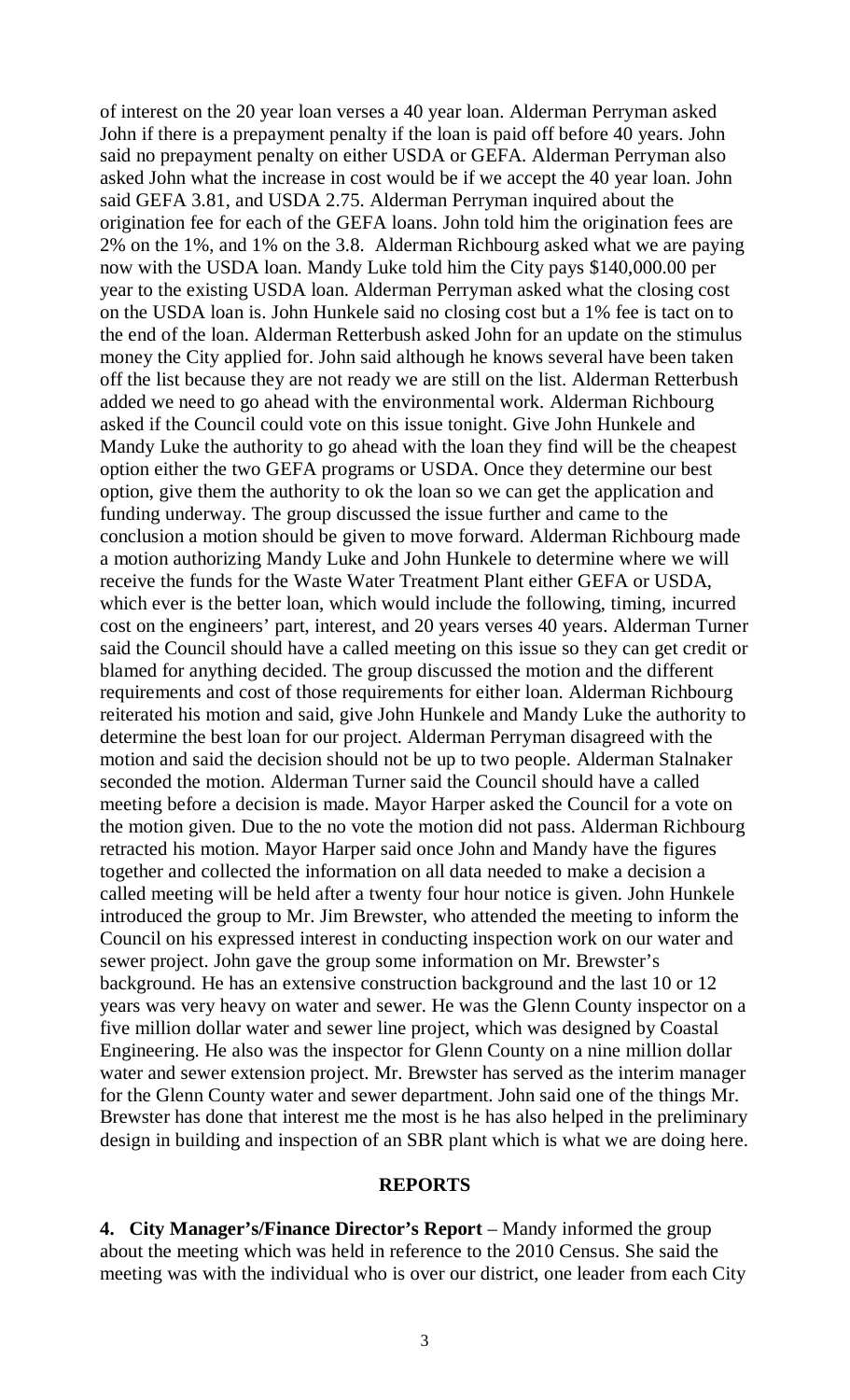and the County was also represented. What we are trying to do is form a committee for each City and one for the County, in order to promote the Census. She said most people do not understand how important the Census is and how funding for City and County is based on our population. She said everyone needs to be counted, whether they are here legal or not, so we need to find ways to persuade people to fill out the ten question census form and have it back by April 2010. Mandy said one idea a city is doing is taking five dollars off an individuals' water bill when the completed Census form is returned on time. The County's idea is if someone brings the completed Census form in, their name will be placed in a pot, when the name or names are drawn the individual will get the opportunity to choose, not paying property taxes on one parcel for a year or no charge for a tag for a year. Mandy told the group the City needs some ideas on how to persuade people to fill out these forms. She noted individuals who are here illegally still need to be counted. The Census forms are sealed for (72) seventy two years and no one can them without paying a very high fine. Alderman Davis asked if we could discount the individual's trash bill for delivering in the completed form. Alderman Richbourg added why we don't offer the same as the County on the Property taxes.

**4. City Attorney's Report-** Mitchell told the group he needs a motion for approval on the disposal of drums located at the monitoring wells due to material found in the monitoring wells after testing. He said SRI disposed of the drums before and suggested they be approved to do so again. Alderman Perryman made a motion to approve SRI for the removal of the drums. Alderman Turner seconded the motion. The motion passed with Alderman Retterbush abstaining from the vote due to his is involved with the testing of the wells. Mitchell also told the group we had another positive test result from TTL, but the result was minimal so we are still ok. We should anticipate more test results from TTL and as soon as they are in. Mitchell will keep the Council up to date. He said we will be in the monitoring stages for around another 18 to 24 months. Mitchell said he is also working with Henry Yawn on some flood certification. We need to adopt an Ordinance but we have some time before this needs to be completed. Mitchell informed the group about the Attorney breakfast he attended at the GMA Conference. He said a couple of things came up during the meeting, the Flag Ordinance which we adopted in October 2008, and the email verification, which I will get with Mandy on this and get everyone in compliance with it.

**5. Department heads' Report**- Mayor Harper asked Tommy Davis if he had a count on how many pick ups the street department does per week for the yard trash. The City has always provided this service to residence for free and is looking into charging per pick up on yard trash. Tommy said he counted around 300 per week. Mayor Harper told the group if we charge two or even three dollars per pickup to pick up yard trash the City could take in around \$26,000.00 per year. Since we are in need of finding funds for our budget this would help considerably. He asked the Council to look into this issue and consider it for next year's budget. Mitchell Moore told the group he looked over the Griffin Waste contract, and approved everything but he wanted a prevision added on the 25% comprehensive reduction of waste in order to keep us in compliance with State Law.

# **PUBLIC COMMENTS/GENERAL COMMENTS FROM COUNCIL**

Alderman Turner asked Chief Clayton if we can have more security around the Memorial Gardens cemetery during the fireworks display. Chief Clayton said he plans to have 3 to 4 more officers on duty before and after the July forth affair.